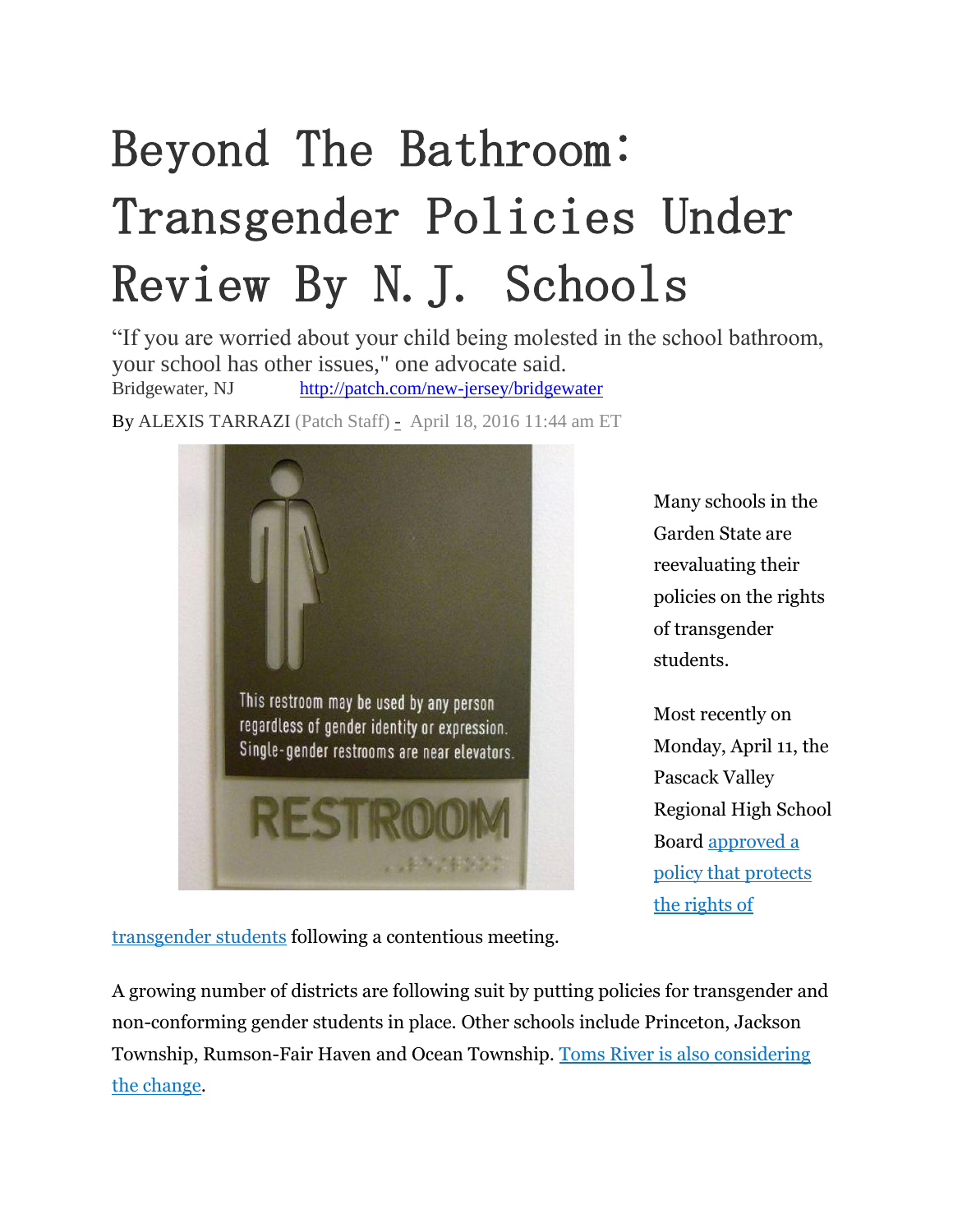The policies considered by schools in New Jersey vary in some way but essentially allow transgender students to use locker rooms or restrooms based on their "consistently asserted" gender identity. The policies generally require school staff to address transgender students using names and pronouns based on a student's gender identity. Students may also dress according to their asserted gender identity.

"A lot of it boils down to education," said Corrine O'Hara, LGBT Coordinator with HiTops.

[HiTops](http://www.hitops.org/) is a non-profit health education and advocacy organization dedicated to helping young adults grow into an adult by providing comprehensive sexuality education and promoting healthy relationships and supportive connections.

"People need to understand what gender identity means," O'Hara told Patch. "This is how people are expressing who they are… Really being true to themselves. I think they should be celebrated. They are just trying to figure out who they are and be true to themselves."

Gender identity -- a personal conception of oneself as male or female -- is formed between 18 months to 3 years and sexual orientation -- who someone is attracted to - comes out of puberty, New Jersey native and well-known transgender author and speaker [Seth Rainess](http://www.sethrainess.com/) said.

"Gender identity is who I go to bed as and sexual orientation is who I go to bed with," Rainess of Monmouth County said.

These changes to policies have come with some controversy among the communities.

In the case with Pascack Valley, [Liberty Counsel Inc.,](http://patch.com/new-jersey/westwood-hillsdale/new-transgender-policy-puts-kids-risk-sexual-assault-christian-group-says) a conservative Christian legal organization, [i](http://patch.com/new-jersey/westwood-hillsdale/new-transgender-policy-puts-kids-risk-sexual-assault-christian-group-says)nsists that the new policy is putting students at risk for sexual assaults and voyeurism.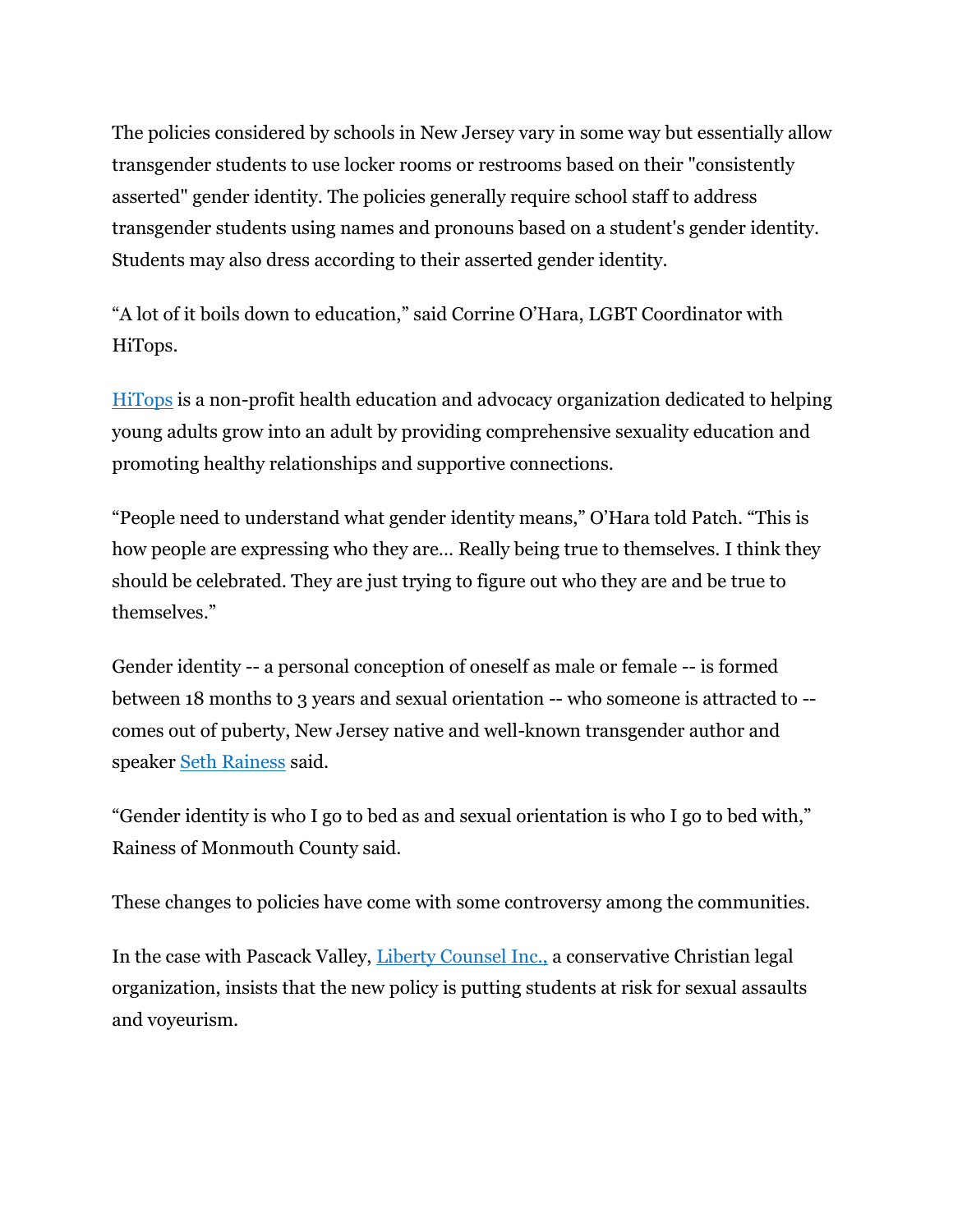Rainess said he works daily to try and fight these misconceptions. He has spoken at schools across New Jersey – such as Red Bank, Neptune, West Morris -- to educate them about transgender challenges, hoping to shift perspectives.

"Transgender people today are given a diagnosis of gender dysphoria," Rainess said. "It means that the body they were born into is one they don't identify with, such as the sexual parts they have. They are embarrassed by them. They don't want to see them. There are different levels of dysphoria. But many people are inferring transgender people are exhibitionists. Why would they go into a bathroom and expose themself to others if they don't even want to be exposed to themselves?"

Rainess also pointed out that gender-neutral bathrooms already exist in our day to day lives such as in your own home.

## **Check out this video of Rainess explaining why transgender people will not expose themselves in a bathroom or locker room:**

[why trans people will not expose themselves in a bathroom/locker room](https://vimeo.com/161292661) from seth [rainess](https://vimeo.com/user22119366) on [Vimeo.](https://vimeo.com/)

"There has never ever been a case of a transgender person exposing themselves in a school bathroom," O'Hara said. "If you are worried about your child being molested in the school bathroom, your school has other issues."

Just like Rainess, HiTops offers educational workshops for parents, teachers and administrators to learn more about these issues.

"With five minutes of education, it will make sense to people or it should make sense," Rainess said.